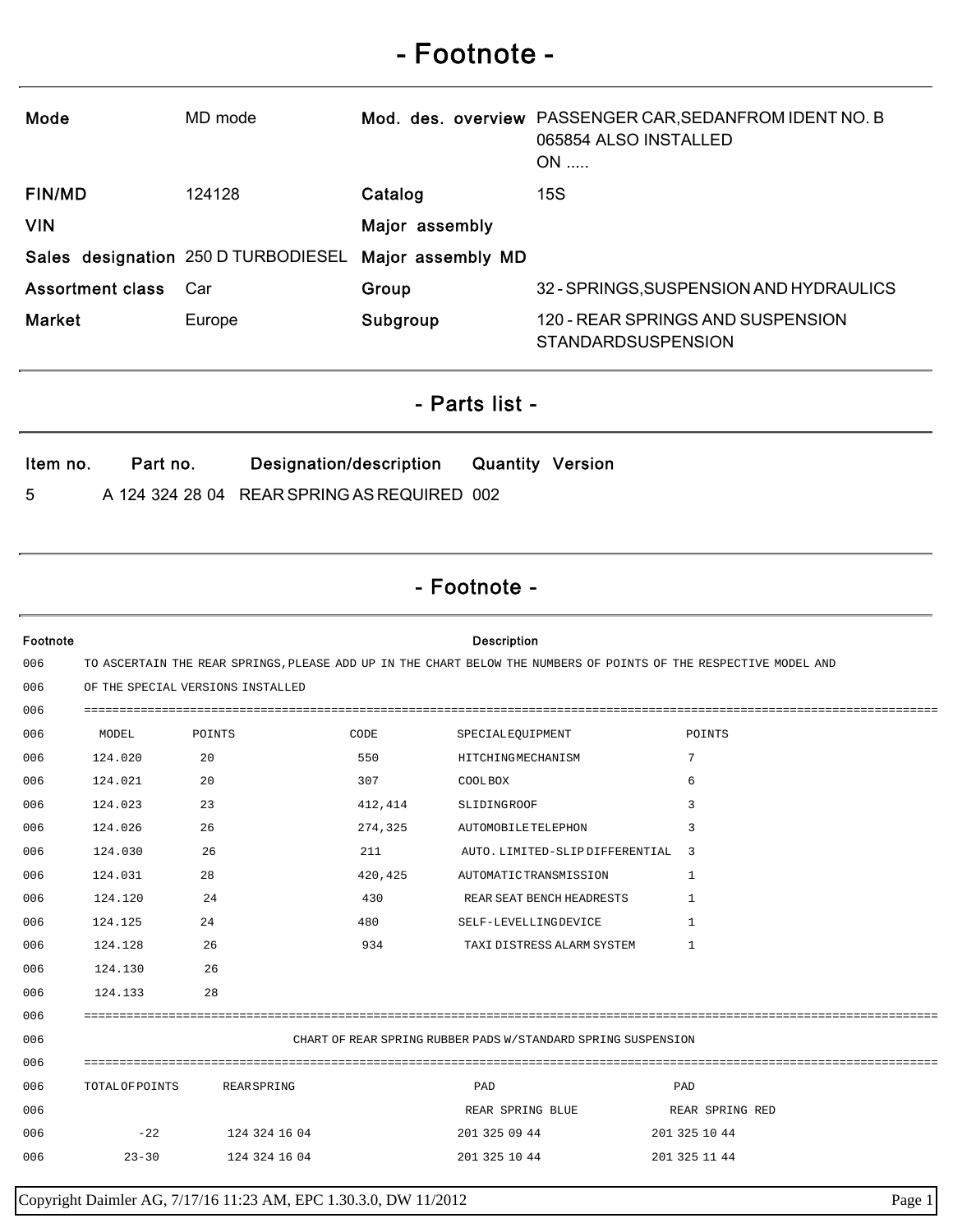| $31 - 32$              | 124 324 11 04                  | 201 325 09 44                                                                           | 201 325 10 44                  |
|------------------------|--------------------------------|-----------------------------------------------------------------------------------------|--------------------------------|
| $33 - 40$              | 124 324 11 04                  | 201 325 10 44                                                                           | 201 325 11 44                  |
| $41 -$                 | 124 324 11 04                  | 201 325 11 44                                                                           |                                |
|                        |                                | CHART OF REAR SPRING RUBBER PADS W/HARDER SPRING SUSPENSION CODE 482                    |                                |
|                        |                                |                                                                                         |                                |
| TOTAL OF POINTS        | REAR SPRING                    | PAD                                                                                     | PAD                            |
|                        |                                | REAR SPRING BLUE                                                                        | REAR SPRING RED                |
| $-25$                  | 124 324 12 04                  | 201 325 09 44                                                                           | 201 325 10 44                  |
| $26 - 33$              | 124 324 12 04                  | 201 325 10 44                                                                           | 201 325 11 44                  |
| $34 - 40$              | 124 324 12 04                  | 201 325 11 44                                                                           |                                |
| $41 - 44$              | 124 324 21 04                  | 201 325 10 44                                                                           | 201 325 11 44                  |
| $45 -$                 | 124 324 21 04                  | 201 325 11 44                                                                           |                                |
|                        |                                |                                                                                         |                                |
|                        |                                | CHART OF REAR SPRING RUBBER PADS W/SELF LEVELLING DEVICE CODE 480                       |                                |
| TOTAL OF POINTS        | REAR SPRING                    | PAD                                                                                     | PAD                            |
|                        |                                | REAR SPRING BLUE                                                                        | REAR SPRING RED                |
| $-25$                  | 124 324 22 04                  | 201 325 09 44                                                                           | 201 325 10 44                  |
| $26 - 31$              | 124 324 22 04                  | 201 325 10 44                                                                           | 201 325 11 44                  |
|                        |                                |                                                                                         |                                |
| $32 - 36$              | 124 324 13 04                  | 201 325 09 44                                                                           | 201 325 10 44                  |
| 37-41                  | 124 324 13 04                  | 201 325 10 44                                                                           | 201 325 11 44                  |
| $42 -$                 | 124 324 13 04                  | 201 325 11 44                                                                           |                                |
|                        |                                |                                                                                         |                                |
|                        |                                | CHART OF REAR SPRING RUBBER PADS W/S LEVELLING DEVICE HARDER SPRING SUSPENSION CODE 485 |                                |
| TOTAL OF POINTS        | REAR SPRING                    | PAD                                                                                     | PAD                            |
|                        |                                |                                                                                         | REAR SPRING RED                |
|                        |                                | REAR SPRING BLUE                                                                        |                                |
| $-27$                  | 124 324 14 04                  | 201 325 09 44                                                                           | 201 325 10 44                  |
| $28 - 34$              | 124 324 14 04                  | 201 325 10 44                                                                           | 201 325 11 44                  |
|                        |                                |                                                                                         |                                |
| $35 - 43$              | 201 324 26 04                  | 201 325 10 44                                                                           | 201 325 11 44                  |
| $44-$                  | 201 324 26 04                  | 201 325 11 44                                                                           |                                |
|                        |                                | CHART OF REAR SPRING RUBBER PADS "SPORTS UNDERCARRIAGE" CODE 650/651/653/953            |                                |
|                        |                                |                                                                                         |                                |
|                        | REAR SPRING                    | PAD                                                                                     | PAD                            |
| TOTAL OF POINTS        |                                | REAR SPRING BLUE                                                                        | REAR SPRING RED                |
| $-20$                  | 124 324 23 04                  | 201 325 09 44                                                                           | 201 325 10 44                  |
| $21 - 31$              | 124 324 23 04                  | 201 325 10 44                                                                           | 201 325 11 44                  |
|                        |                                |                                                                                         |                                |
| $32 - 41$<br>$42 - 50$ | 124 324 28 04<br>124 324 28 04 | 201 325 09 44<br>201 325 10 44                                                          | 201 325 10 44<br>201 325 11 44 |

## Copyright Daimler AG, 7/17/16 11:23 AM, EPC 1.30.3.0, DW 11/2012 Page 2